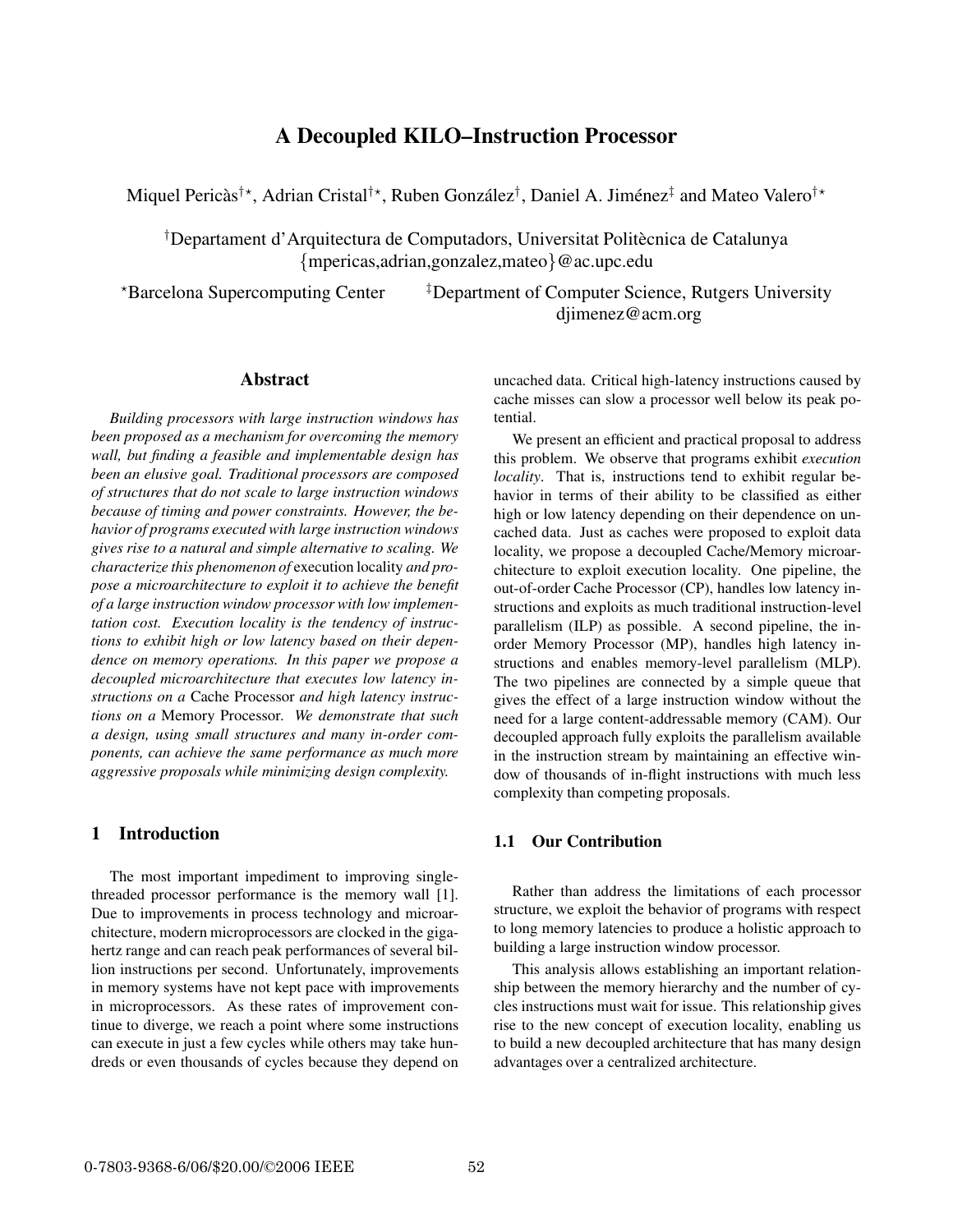| Config          | L1<br>access<br>time | L1<br>size | L <sub>2</sub><br>access<br>time | L2<br>size | memory<br>access<br>time |
|-----------------|----------------------|------------|----------------------------------|------------|--------------------------|
| $1.1 - 2.$      |                      | $\infty$   |                                  |            |                          |
| $L2-11$         |                      | 32KB       | 11                               | $\infty$   |                          |
| $L2-21$         |                      | 32KB       | 21                               | $\infty$   |                          |
| <b>MEM-100</b>  | 2                    | 32KB       | 11                               | 512KB      | 100                      |
| <b>MEM-400</b>  | 2                    | 32KB       | 11                               | 512KB      | 400                      |
| <b>MEM-1000</b> |                      | 32KB       | 11                               | 512KB      | 1000                     |

**Table 1. Configurations for quantifying the effect of memory wall**



**Figure 1. Effects of memory subsystem on SpecINT**

### **2 Execution limits and Execution Locality**

The memory wall itself is not necessarily a limitation to the ability to exploit instruction-level parallelism. Processor characteristics and program characteristics play an important role in the effect of the memory wall on execution.

We quantify this effect by observing the impact of several memory subsystems on a range of out-of-order cores. Out-of-order execution is necessary to evaluate the ability of these cores to hide latencies of independent instructions, usually loads. The resources of all out-of-order cores evaluated are sized such that stalls can only occur due to shortage of entries in the ROB. Thus, providing the number of ROB entries is enough to describe these 4-way speculative processors. Using SPEC2000 as the workload, six different memory subsystems are evaluated for IPC. Table 1 details their configurations. In this table, memory access times are given in processor clock cycles.

Figures 1 and 2 show the effects on IPC of using these six memory subsystems. In these figures *Size of Instruction Window* is the same size as the Reorder Buffer.

An analysis of SpecFP benchmarks shows that even for the slowest memory subsystems it is possible to recover the lost IPC simply by scaling the processor to support thousands of in-flight instructions. With an ROB of 4K entries



**Figure 2. Effects of memory subsystem on SpecFP**

almost all architectures perform similarly to the perfect L1 cache configuration. The reason behind this IPC recovery is that load misses are not on the critical path on SpecFP when enough instructions can be kept in–flight.

For SpecINT benchmarks the analysis is somewhat different. These workloads sometimes misbehave in two ways that can put a high latency load on the critical path: pointer chasing behavior and branch mispredictions depending on uncached data. The latter will force a complete squash of the instructions of the processor with a devastating effect on performance. Note that branch mispredictions depending on short latency events can be recovered from quickly and thus have little impact on IPC. Figure 1 shows how in this case recovering IPC by using large instruction windows is not an effective solution. Thus, different techniques need to be researched for these cases [2]. In any case, largeinstruction windows are not detrimental to integer codes. They simply do not help as much as they do for floating point workloads.

#### **2.1 Exploiting Execution Locality**

Clearly, one way to build an architecture capable of overcoming the memory wall is to produce a chip with resources to handle thousands of in-flight instructions. This is analogous to the design methodology used for current out-oforder chips with respect to handling L1 cache miss latencies. These latencies are quite small. An L2 hit normally takes around 5-20 cycles. As new technologies have been used to implement chips, the cache distance has slowly increased. To hide this new latency, the resources on the chip (instruction queue, register file, load/store queue and reorder buffer) must be increased commensurately to maintain the previous IPC rates. This approach is feasible for dealing with increasing L1 miss latencies. However, increasing the structures more than 1000% to support thousands of in-flight instructions is totally impractical due to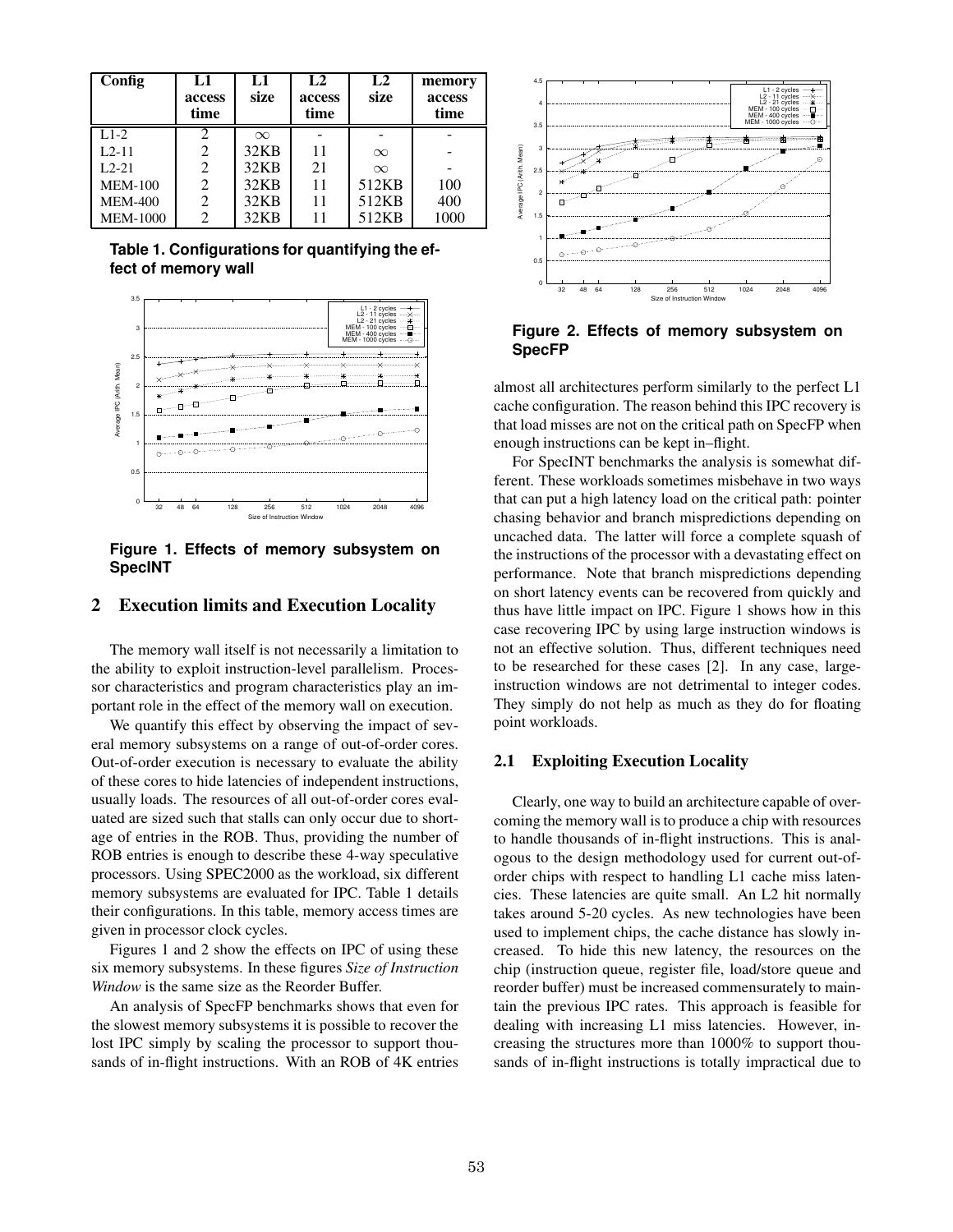

**Figure 3. Average Distance between Decode and Issue/Writeback**

power and timing issues. Thus, most research on largewindow processors has focused on replacing non-scalable resources with new resources that scale much better using a variety of techniques ranging from virtualization to hierarchical implementations, etc. Unfortunately, the design complexity of such approaches is still high.

To propose innovative designs with reduced complexity we wanted to collect more information about the execution of programs. To this end, the following instruction-centric analysis was performed. Using an out-of-order architecture with a memory latency of 400 cycles and an unlimited processor we focused on SpecFP and analyzed the average number of cycles a correct–path instruction waits in the instruction queue until it is issued. The results, shown in Figure 3, indicate that there is considerable regularity in the *issue latency* of instructions. This regularity is highly correlated with the parameters of the memory subsystem.

Several groups/peaks can be seen in the figure. Most instructions (about 70%) execute in fewer than 300 cycles while about 11% of all instructions execute around 400 cycles and about 4% execute around 800 cycles. This distribution is highly correlated with the memory access type of loads present in the instruction slices. The front-end normally advances at full speed, fetching 4 instructions per cycle. Thus the whole instruction slice is fetched in a relatively small number of cycles. We can conclude that the 70% of instructions that execute in fewer than 300 cycles are instructions that depend on a cache hit or are instructions whose source registers will all be computed in a short amount of time. The small peak around 400 cycles corresponds to instructions that depend on a single cache miss. The same applies to the small peak around 800 cycles which is made of instructions that depend on a chain of 2 cache misses. The provided numbers add up to 85%. The remaining 15% belongs to instructions where it is not clear if they depend on 1 or 2 misses, or are instructions that depend on more than 2 misses. For SpecINT applications, almost



**Figure 4. Execution Progress and Execution Locality**

all correct–path instructions are issued shortly after decode. The reason is that long latency events are often on a mispredicted path. After recovery, long latency loads have been turned into prefetches and most of correct-path code ends up having short issue latency.

This phenomenon can be given an interesting interpretation in terms of register availability. Once an instruction enters the instruction window, its source registers can be in 1 of 4 states: 1) READY, ie, with computed value; 2) NOT READY, depending on cache events; 3) NOT READY, waiting for other instructions to writeback; and 4) NOT READY, depending on long-latency memory events. In terms of execution, cases 2 and 3 have a very similar behavior. We are now ready to establish a new classification of instructions: Those instructions that have at least one long–latency register (ie, in state 4) are classified as having *low execution locality*. The remaining instructions, which will be issued quickly, have *high execution locality*. Execution locality is a property that describes instructions as a function of the number of cycles they wait in the queues until they issue. This distance is called the *Issue Latency*. In general, instructions depending on cache misses will have low execution locality while instructions that depend only on cache hits will have high execution locality. This concept is exemplified in Figure 4 where it is shown that different execution groups are clearly disjoint. This figure also represents one of they key properties of programs which is Karkhanis' observation that *many independent instructions can be executed under the shadow of a load miss* [3]. Large window processors, such as KILO-Instruction processors [2], profit from this characteristic to hide the latencies of longlatency misses. Figure 4 also shows the detrimental effects of mispredictions depending on cache misses. Therefore, to establish a relationship between execution locality and performance it is necessary to take into account the criticality of loads. In general, loads get very critical when they drive a low-confidence branch. These cache accesses will strongly determine performance [4].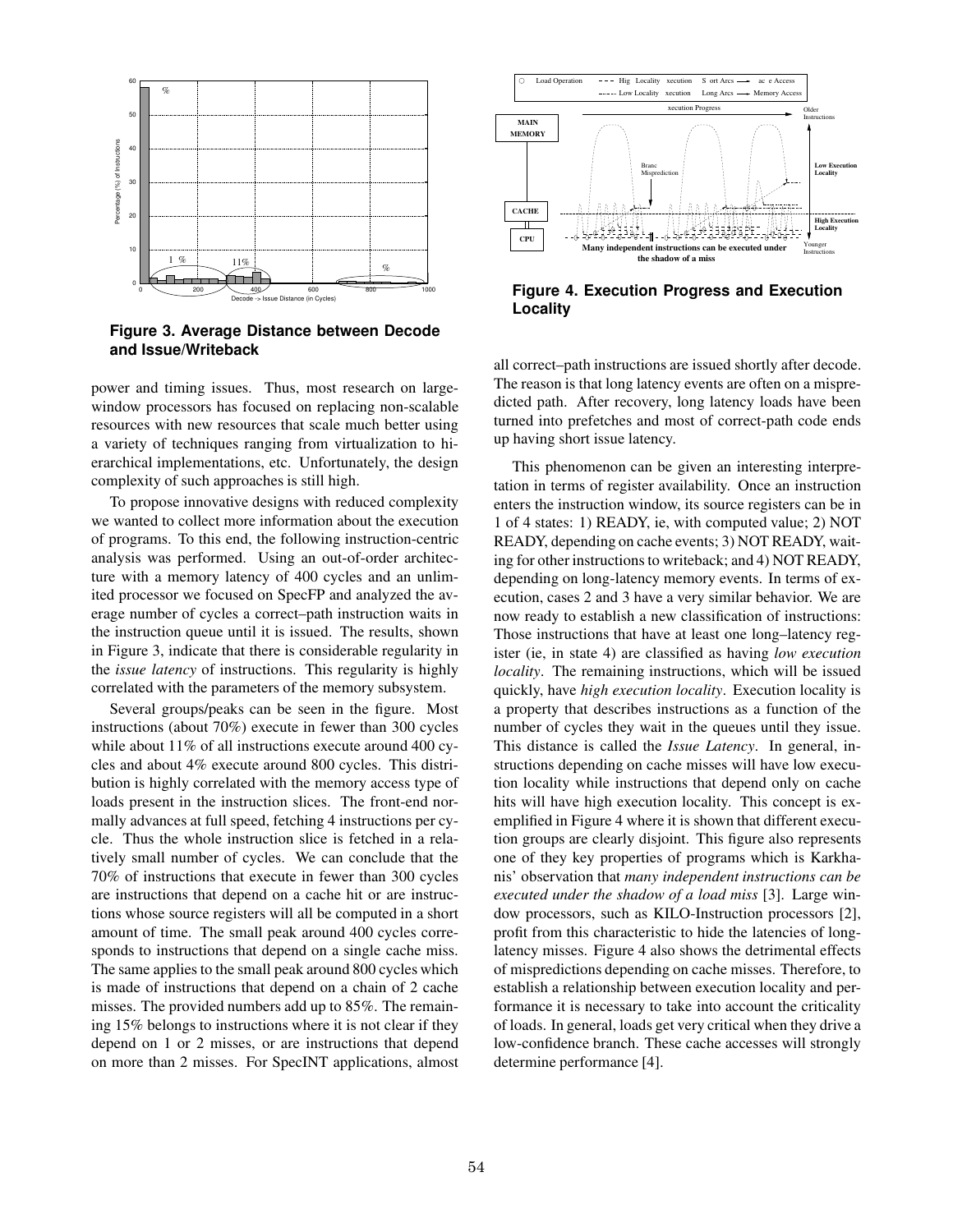### **3 A Decoupled KILO-Instruction Processor**

It is interesting to take a second look at Figure 4. As the processor advances execution, the gap between the youngest and the oldest instruction tends to increase. Some events, like mispredictions or stores that end long-latency slices, will reduce this gap. Two features provide the most benefit to an architecture with an unlimited window:

- 1. The Fetch Unit never stalls. Thus, high locality code continues to execute in the presence of several high latency loads and loads that miss can be executed early.
- 2. Low locality instructions can be executed in parallel with recently fetched high locality instructions.

Execution of low locality code deserves one more look. As Karkhanis *et al.* point out [3], most instructions that are fetched under the shadow of a miss are independent of it. Thus, *The amount of low locality code is small when compared to high locality code*. Most of the execution bandwidth is consumed by high locality code. Nevertheless, current architectures have to stall every time they encounter a memory access. Thus, the small amount of low locality code present in the instruction stream causes stalls that significantly reduce performance.

The following guidelines can be derived from the analysis of execution locality:

- *Never Stall in Fetch*: It is important to continue fetching instructions and executing them because a large part of the execution bandwidth will be used for short issue latency instructions. Also, this permits executing load operations as soon as possible. This is the same motivation behind Continual Flow Pipelines [5].
- *Large Storage is Important but a Large CAM is Not*: We will need to store many non-executable instructions during a cache miss. However, there will be plenty of time to execute them and they do not require high execution bandwidth. Therefore it is not necessary to have all of these instructions in an issuable queue based on CAM logic. This concept has been exploited before in the Waiting Instruction Buffer [6].
- *Distributed Execution*: Low execution locality code is very decoupled from high execution locality code. There is no need to communicate back values as low locality code feeds only low locality code.

#### **3.1 A Decoupled KILO-Instruction Processor**

Using these insights we will now introduce the main contribution of this paper: the *Decoupled KILO-Instruction Processor* (D-KIP). The D-KIP is the result of exercising



**Figure 5. 2-Level Decoupled Processor**

the simplest implementation of the presented guidelines; we have 1) two different execution points, 2) unidirectional communication from high locality to low locality code and 3) high latency tolerance in the low locality code. The direct implementation of these ideas is to use one processor for each locality type linked by an unidirectional instruction buffer. This structure, shown in Figure 5, complies with all design guidelines.

We will now describe the details of this microarchitecture before analyzing its performance and complexity characteristics.

#### **3.2 Implementation of a D-KIP processor**

The two-level D-KIP processor is based mostly on structures for which implementations already exist, allowing it to be built reusing standard modules and focusing on the interfaces. Thus most of the work consists in adapting the structures to comply with the interfaces. In Section 5, we analyze D-KIP from a design perspective.

Figure 5 shows that the microarchitecture consists of two processors, a simple, non-issue-capable instruction buffer and an address processor that handles all memory operations. The small and fast *Cache Processor* can be efficiently implemented using the MIPS R10000 as starting point [7]. It is useful to use a register-mapped architecture because it is important to provide fast branch recovery in the frontend. Because this processor assumes a perfect L2 Cache it can be smaller than current generation processors. The *Memory Processor* can be even simpler since it does not require much execution bandwidth. Thus in this study we have modeled it using a simple Future File architecture [8].

We target the following execution model: Instructions are fetched by the Cache Processor (CP). They stay there, waiting to be executed until they are issued to the functional units or they are determined to have long issue latency, i.e., they belong to a low execution locality slice. In this case they are moved from the CP into a Low Locality Instruction Buffer (LLIB) and wait until all long-latency events they depend on have finished. There is one LLIB for floating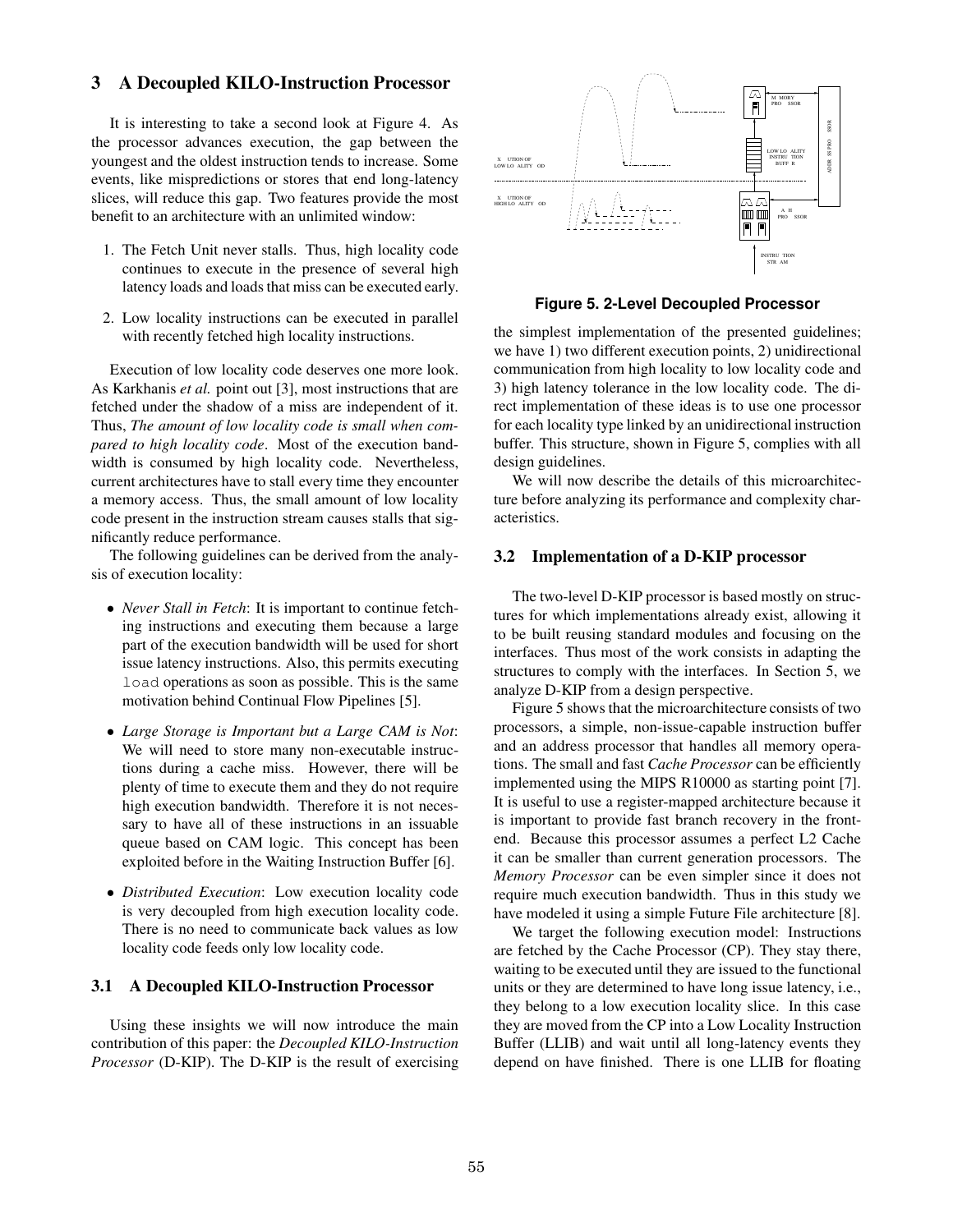point and another LLIB for integer instructions.

When the long-latency load completes it simply keeps the value in the address processor. When the depending instructions arrive at the head of the LLIB and the load value is available, both the instructions and the value are inserted into the corresponding Memory Processor (MP). Execution can now proceed in the MP.

The LLIB Queues do not provide global issue capabilities. In addition, they use a FIFO policy which greatly simplifies the register management.

We will now discuss some of the modifications necessary to implement the decoupled processor.

**Aging-ROB.** The Cache Processor contains a ROB like other processors but in addition to allowing recovery from mispredictions and exceptions, the CP's ROB is also used to determine if instructions belong to a low execution locality group or not. For this task the ROB cannot wait until writeback because this is too late.

The D-KIP proposes using a scheme known as the *Aging-ROB*, which improves and supersedes the pseudo-ROB scheme introduced in [9]. The Aging-ROB is a ROB structure in which instructions progress at a constant pace. This allows checking whether instructions are short latency or not using a timer. In general the size of the ROB will be the number of aging cycles multiplied by the commit width, which in our study is 4. The Aging-ROB is implemented as a circular FIFO with a head and a tail pointer that is moved forward at the same speed as decode but with a constant delay.

**LLIB Insertion and Wake-up.** The Aging-ROB will force analysis of an instruction after a certain number of cycles. This operation is called *Analyze* in our pipeline and it determines if the instruction is long–latency. There are two instruction types that behave differently. Loads are special and they are analyzed first here. When a load arrives at *Analyze* it must be determined if it has missed; thus, the ROB timer should be large enough that it can detect a miss. To detect whether a load has missed in the L2 cache it is necessary to wait until the tag array has been accessed and the hit/miss information returns. This imposes a minimal size on the ROB timer. If the load missed, then this information is recorded in a bit vector that identifies long–latency registers (the Low Locality Bit Vector, LLBV). Otherwise the register is marked as short latency. In any case, the analysis of instructions does not stall unless the current situation of the load is still unknown. When a generic (non-load) instruction arrives at *Analyze* it is first checked whether it has already executed (this information is stored in the ROB). In that case the destination register is marked as short latency. Otherwise the sources are analyzed. If one of the sources is

long-latency then the instruction is also classified as longlatency and is therefore inserted in the LLIB. If none of the two situations applies, then the instruction is still in-flight, but will be executed soon. In this case the architecture stalls in the *Analyze* stage until the instruction writeback. The reason to stall and not continue at this point is due to the way checkpoints work, which we explain shortly. The impact of these stalls is minimal, averaging 0.7% IPC loss.

As instructions source long-latency registers, new registers are marked as long-latency in the LLBV. It is theoretically possible that, after a while, all registers are marked as long–latency, an undesirable situation that would not improve performance as all instructions would be processed by the potentially slower memory processor. However, it has been measured that this does not happen during steady state. There are various reasons for this:

- Checkpoint recovery restores the full state to the cache processor. This operations clears the LLBV completely.
- Short–latency operations, which represent more than 65% of all executed code (see section 2.1), will redefine registers that were marked as long–latency. After completion, the corresponding bit in the LLBV will be cleared.

Long-latency loads are executed in the address processor, where the LSQ is located. Upon completion, the load value is stored in a FIFO buffer, one per LLIB. Each entry in this FIFO is associated to a long latency load. When the first depending instruction is about to enter the Memory Processor, and the load value is available, the value is first inserted from this buffer into the Future File of the Memory Processor from where the operation will then obtain the value.

**Registers.** Register management is a critical issue. We want to keep a minimum number of registers while having a simple and implementable management algorithm. The D-KIP architecture provides a solution for both goals using a distributed organization of registers allowing for distributed and independent register management.

The Cache Processor does not need any modification. The traditional algorithm of freeing registers once the renaming instruction is *analyzed* can be used here. The Memory Processor uses a Future File architecture. It requires a logical register file in the front-end plus the associated space in the reservation stations. The low requirements of the MP enable it to have a very small number of reservation stations, so register management is very efficient in this part of the architecture.

The only structure that requires more attention is the LLIB since it may need to store many registers. However, the LLIB has some helpful properties. First, this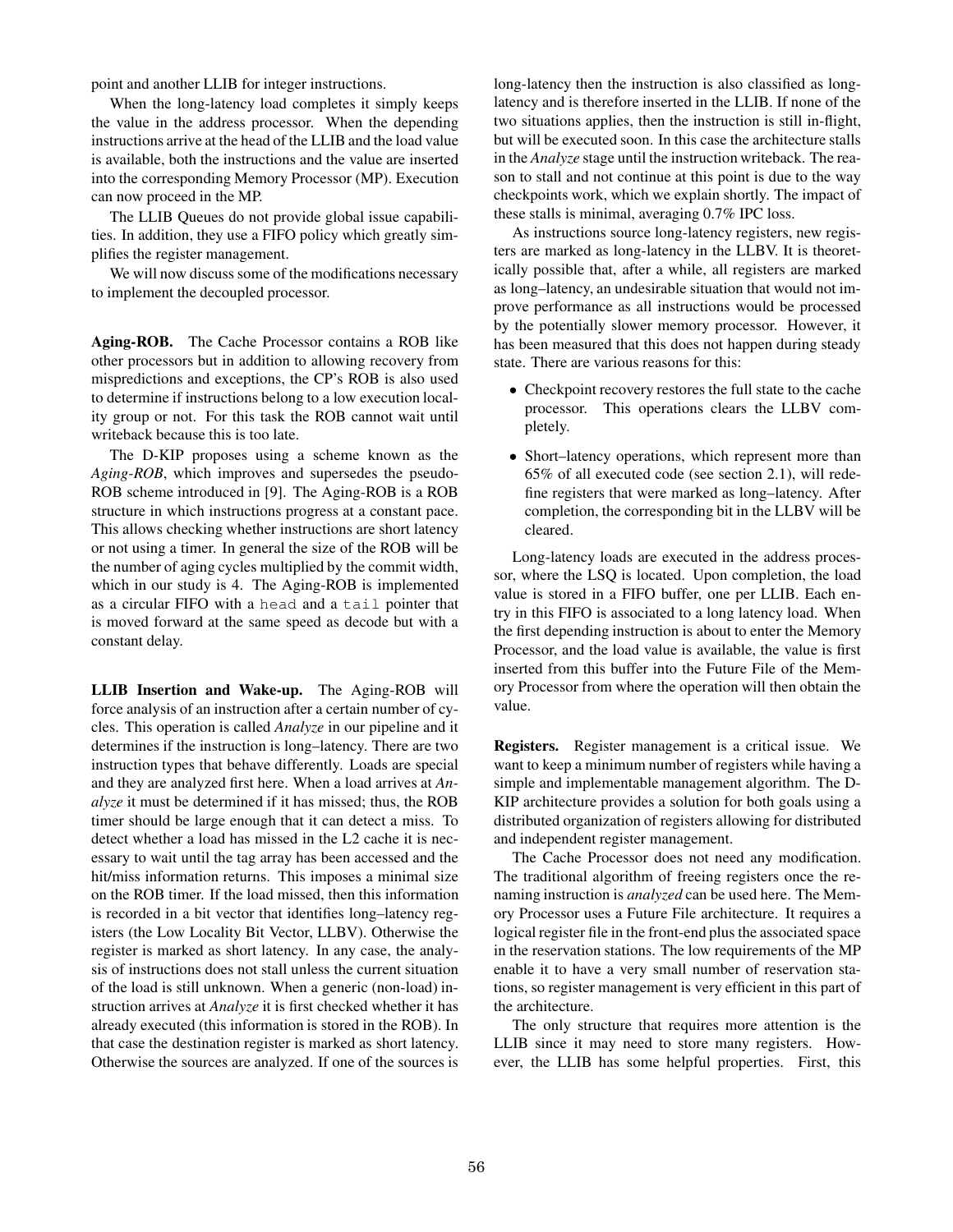

**Figure 6. Schematic of the LLRF**

structure is in-order, so the order in which registers are inserted/extracted is known before-hand. The LLIB register storage (called LLRF, *Low Locality Register File*) works as follows. During *Analyze* it is determined if a long-latency instruction has READY operands. These operands are then inserted into the LLRF. In the Alpha ISA, which we are using, there will never be more than one READY operand per instruction. Thus we need to preallocate at most one register per instruction. The commit width of the processor we are modeling is 4. This will require an insertion rate of 4 registers per cycle in the worst case. The same applies to the instruction extraction rate. However, the serial FIFO nature of the LLIB allows storing each register in a different bank. We model our LLRF as a banked register file with 8 banks. LLIB Insertion and LLIB Extraction always operates on a disjoint group of 4 banks. If a value to be read happens to be in a bank that is being written, the reading instruction is simply stalled for one cycle. This avoids conflicts in their access and allows to implement these banks as single-ported structures. The result is that each bank occupies minimal area and has minimal size. We calculated that the data array would be 6.6 times smaller than a centralized register file with 4 read ports and 4 write ports and the same number of entries [10]. Each bank has a free list that works independently of the other banks. The instruction in the LLIB records the position of the READY operand during insertion. Actually, not all instructions have a READY register. There are many integer instructions that have a single operand and there are instructions with two long-latency sources. These will not require an additional operand. We will analyze how to exploit this property to further reduce the size of the LLRF. A schematic showing the LLRF and the associated machinery is shown in Figure 6.

**Checkpoints.** The processor can recover mispredictions in the Cache Processor using the ROB structure there or a rename stack. In the memory processor, these events, although less likely, also occur. Recovery in the MP is supported by using selective checkpointing [11]. Full state checkpoints are taken at specific points during the analyze stage in the CP. At this point the instruction sees a register file composed of READY registers and some long-latency registers. Taking a checkpoint involves copying the ready



**Figure 7. Schematic of checkpoints**

values from the architectural register file (ARF) at *Analyze* into a free entry of the Checkpointing stack. In addition, all operations that generate a long-latency register must be informed that they should writeback their destination values into this entry of the stack. This implementation is aided by keeping a small RAM parallel to the long-latency bit vector (LLBV). For each active bit in this vector, the RAM contains the position in the LLIB of the instruction that generates the value or a pointer to a previous checkpoint from which to copy the value. Having at least one checkpoint inflight in the LLIB before wakeup assures that no inconsistencies occur. This scheme is shown in Figure 7 where the small RAM structure is referred to as the *Architectural Writers Log* (AWL). The number of ports of the Checkpointing Stack is not a problem as this structure is not frequently accessed.

In the LLIB paragraph it was mentioned that *Analyze* needs to wait for short latency instructions that have not written back their values. This simplifies checkpoint management as it makes sure that all short latency values have written into the ARF when a checkpoint is taken.

#### **3.3 Load/Store Queues**

We do not directly address a very important component of the microarchitecture: the load/store queues. A large window processor requires a scalable structure capable of supporting hundreds of in–flight loads and stores. In the D-KIP, the LSQ is decoupled from the remaining structures of the processor and it requires only small modifications to comply with the new interfaces. The reader can assume that D-KIP integrates the hierarchical queue designs presented in [12] or one of the several scalable LSQ designs that have been recently proposed [13] [14].

The LSQ is decoupled from the D-KIP in the same sense as a Decoupled Access-Execute Architecture [15]. In the D-KIP, the Address Processor needs to interface the Cache Processor and the Memory Processor. Load and Store ports can be asymmetrically partitioned – with more capacity for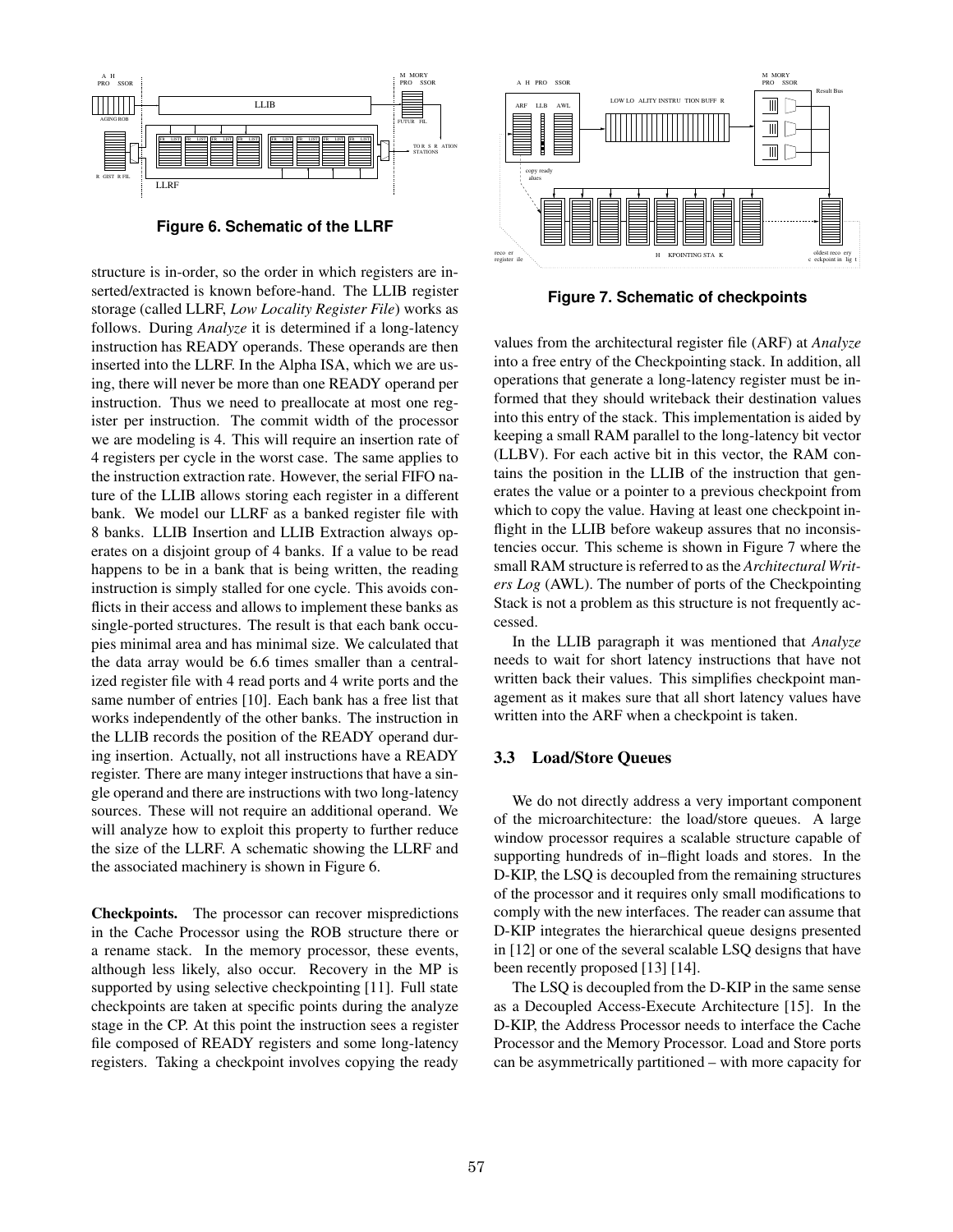

**Figure 8. Full Pipeline of the D-KIP**

the CP – to support both cores. As was already mentioned, the address processor also needs to keep a FIFO buffer, one per LLIB, to store the results of long latency loads.

## **3.4 Pipeline**

To conclude this section we show the full pipeline of the architecture in Figure 8. The three pipelines (Cache Processor, LLIB, Memory Processor) are chained. Most instructions only traverse the CP pipeline. Instructions will enter the LLIB when the *Analyze* stage determines that they belong to a low locality slice. Finally, insertion into the Memory Processor happens when the oldest instruction in the LLIB depends on a long-latency load that has completed. For other instructions insertion is performed without additional checks.

#### **4 Performance Evaluation**

The evaluation of the D-KIP is oriented toward verifying the introduced concept of execution locality and analyzing the efficiency of the architecture itself.

#### **4.1 Simulation Infrastructure**

Our simulation infrastructure is designed to execute Alpha binaries and traces. We rely on Simplescalar-3.0 [16] for the loading and execution of these programs. The simplescalar cycle accurate simulator is replaced by a KILO-Instruction Processor simulator capable of simulating a decoupled KILO-Instruction processor. The workbench consists of all benchmarks of the SPEC2000 benchmarking suite. We simulate 200 million committed instructions selected using the SimPoint methodology [17].

We will be evaluating several sizes for structures in the architecture. Table 2 summarizes architectural parameters

| <b>Cache Processor</b>           |                              |  |  |  |  |
|----------------------------------|------------------------------|--|--|--|--|
| Architecture                     | Merged Register File [7]     |  |  |  |  |
| Fetch/Decode/Analyze Width       |                              |  |  |  |  |
| <b>Branch Predictor</b>          | Perceptron [18]              |  |  |  |  |
| <b>ROB</b> Timer                 | 16 cycles                    |  |  |  |  |
| <b>ROB</b> Capacity              | 64 entries                   |  |  |  |  |
| <b>ALU Units</b>                 | 4                            |  |  |  |  |
| <b>Integer Multipliers</b>       | 1                            |  |  |  |  |
| FP Adders                        | 4                            |  |  |  |  |
| FP Multipliers/Divisors          | 1                            |  |  |  |  |
| <b>LLIB</b>                      |                              |  |  |  |  |
| Architecture                     | FIFO Queue                   |  |  |  |  |
| Number of Entries                | 2048 each                    |  |  |  |  |
| <b>Insertion/Extraction Rate</b> |                              |  |  |  |  |
| <b>Register Storage</b>          | 8 banks, 256 regs each (max) |  |  |  |  |
| <b>Integer Memory Processor</b>  |                              |  |  |  |  |
| Architecture                     | Future File [8]              |  |  |  |  |
| Decode Width                     | 4                            |  |  |  |  |
| <b>ALU Units</b>                 | 4                            |  |  |  |  |
| <b>Integer Multipliers</b>       | 1                            |  |  |  |  |
| <b>FP Memory Processor</b>       |                              |  |  |  |  |
| Architecture                     | Future File [8]              |  |  |  |  |
| Decode Width                     | 4                            |  |  |  |  |
| FP Adders                        | 4                            |  |  |  |  |
| FP Multipliers/Divisors          | 1                            |  |  |  |  |
| <b>Address Processor</b>         |                              |  |  |  |  |
| Architecture                     | Hierarchical [12]            |  |  |  |  |
| Load/Store Queue Size            | 512 entries                  |  |  |  |  |
| Number of Memory Ports           | 2 R/W ports (global)         |  |  |  |  |
| L1 Cache Size                    | 32 KB                        |  |  |  |  |
| L1 Cache Hit Latency             | $2(1+1)$ cycles              |  |  |  |  |
| L2 Cache Hit Latency             | $11(1+10)$ cycles            |  |  |  |  |
| <b>Memory Access Latency</b>     | 400 cycles                   |  |  |  |  |

**Table 2. Parameters of the architecture**

that are invariant throughout this evaluation. Table 3 summarizes parameters that are going to be analyzed throughout the paper. The provided values are the defaults and are used when not specified otherwise.

| L <sub>2</sub> Cache Size    | 512 KB       |
|------------------------------|--------------|
| CP Integer Queue Size        | 40           |
| CP FP Queue Size             | 40           |
| <b>CP</b> Scheduler          | Out-of-Order |
| <b>MP</b> Integer Queue Size | 20           |
| <b>MP FP Queue Size</b>      | 20           |
| <b>MP</b> Scheduler          | In-Order     |

**Table 3. Default values for variable parameters**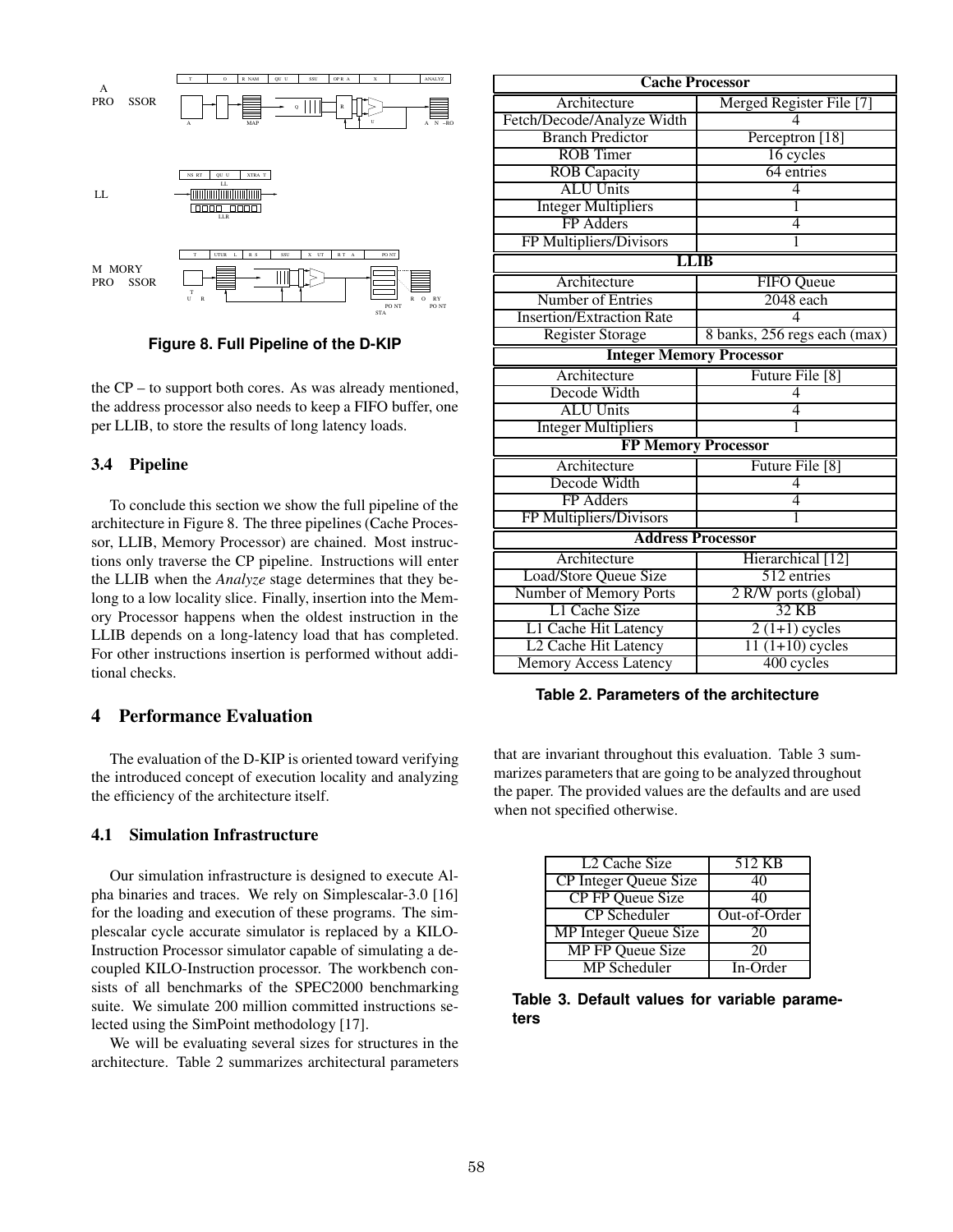

#### **Figure 9. Performance of the D-KIP compared to baselines and a traditional KILO processor**

### **4.2 Performance Comparison**

First of all we want to test the performance of our architecture against other existing and experimental architectures. For this test we will use all the default values shown in Table 3. All LSQs are identical and have 512 entries. We will compare against three architectures:

**R10-64** An Out-of-Order processor that models a MIPS R10000 processor. It has a ROB size of 64 entries and 40 entry issue queues. It is thus identical to the default Cache Processor.

**R10-256** Another R10000-style processor, but with futuristic ROB and Queue sizes. The ROB here has 256 entries and the queues have 160 entries.

**KILO-1024** This is an implementation of [9]. The pseudo–ROB has 64 entries and the Slow Lane Instruction Queue is Out-of-Order with 1024 entries. The issue queues have 72 entries.

**D-KIP-2048** This is the implementation described here. It features two LLIBs (integer + FP) of 2048 entries each. Note that these queues are FIFOs, which allows them to be larger than the SLIQ. However, as will be shown, this has no impact on performance.

Figure 9 shows the IPC that these configurations yield. The figure shows dramatic speed-ups achievable from the two large window processors. The floating point benchmarks in particular achieve a considerable performance benefit. The reason is simple: Branch prediction in these architectures is highly accurate. Thus, long latency instructions are almost never discarded and are simply processed later after being reinserted from the long latency buffering system. Note that for integer benchmarks the performance of the D-KIP is less than that of the traditional KILO processor. The reason is that integer codes feature a lot of chasing pointers which will profit from an out-of-order instruction buffer such as the SLIQ [9]. Therefore it achieves better



#### **Figure 10. Impact of Scheduling Policy and Queue Sizes in SpecFP**

performance. It does so, however, at the cost of high complexity and requires a very complex mechanism for register storage [19]. The performance advantage of the D-KIP in SpecFP compared to the KILO stems from the fact that the D-KIPs simple implementation supports trivially to implement two LLIBs and two memory processors which allows it to exploit more parallelism and adds a minimal out-oforder capability to the LLIBs which now can progress outof-order, but only with respect to each other.

Looking at Figure 2 we see that the D-KIP-2048 achieves a SpecFP performance similar to that of the R10-768, with the difference that the D-KIP-2048 processor has no out-oforder structure larger than 40 entries.

We will analyze now which parameters are most important in these speed–ups.

## **4.3 Impact of Scheduler Policies and Queue Sizes**

In this section we will evaluate the impact of the instruction queue sizes and impose a more severe restriction by forcing the queues to be in-order.

We find that, for integer benchmarks, the D-KIP configuration is only sensitive to the scheduling policy in the Cache Processor. Being out-of-orderinstead of in-order in this part of the pipeline increases the IPC by 29%. The D-KIP is insensitive to the configuration of the MP. This is reasonable as the MP processes only about 5% of all instructions during integer codes. The speed-ups are a sign that integer benchmarks profit from the D-KIP prefetching capabilities, but not from the additional processing capacity.

An analysis of SpecFP benchmarks shows that there is more potential here. Figure 10 shows the impact of the processor configurations on the execution speed for SpecFP. In this figure, *INO* means "In-Order", while *OOO-XX* means "Out-of-Order" and *XX* refers to the size of the queue.

First, the difference of in-order execution versus out-oforder execution in the Cache Processor again produces a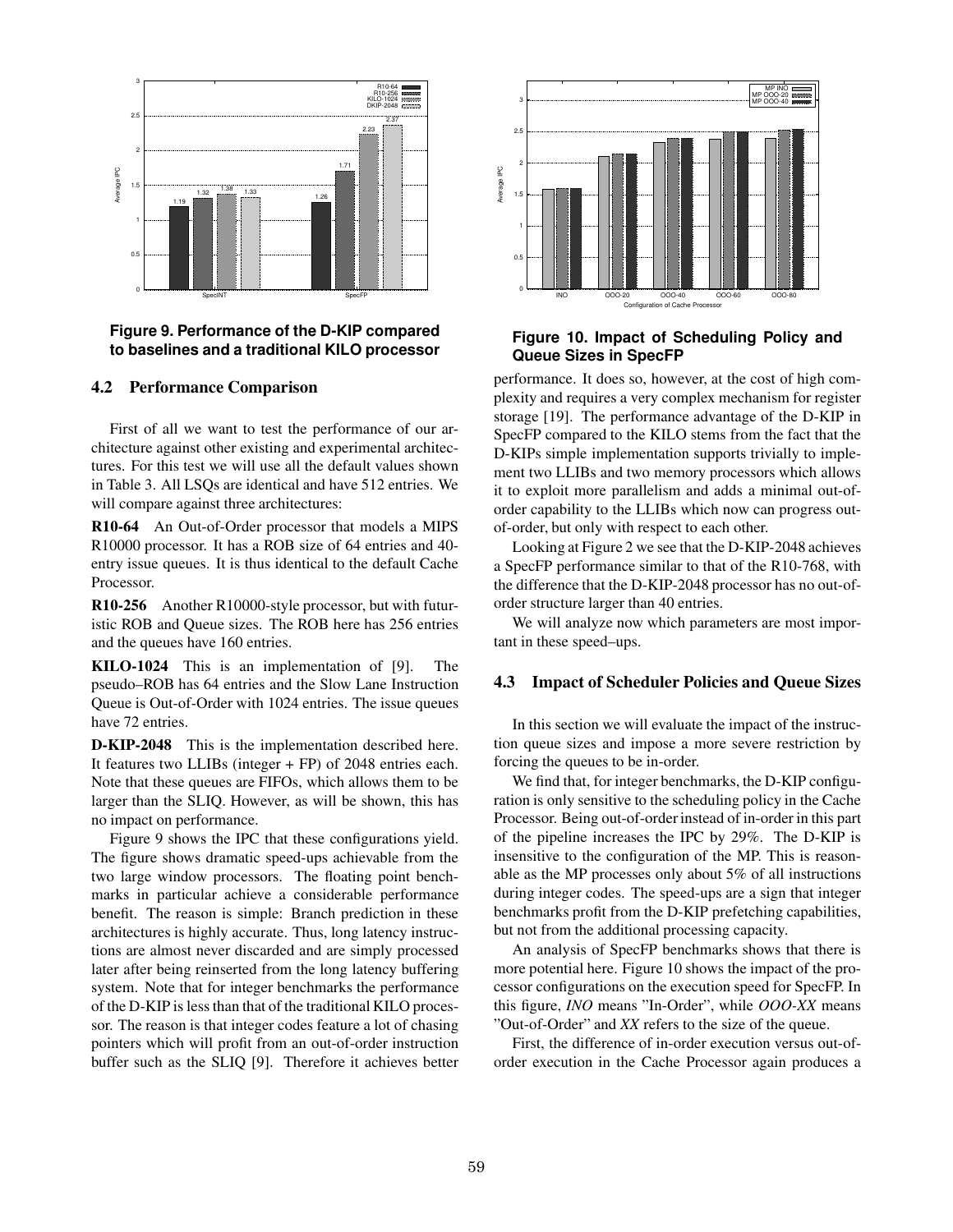speedup of 32%. However, in this case there are still performance increases as we go to larger processors. With an in-order MP, there is a 13% speed–up when going from an OOO CP with 20 entries to an OOO CP with 80 entries. In addition, as we go to larger CP processors, the configuration of the MP also has more impact. Going from an in-order MP to an out-of-order MP with 40 entries in the queues gives a speed-up of 1% when the Cache Processor is in-order. The same variation produces a speed-up of 6.3% when the Cache Processor is out-of-order with 80 queue entries. Figure 10 also shows that the OOO MP with 20 entries achieves almost the same IPC as the OOO MP with 40 entries. Thus, while OOO in the MP can be useful for aggressive configurations, the number of entries required can be very small in general. The most aggressive configuration achieves an IPC of 2.54, up from the 2.37 achieved by our baseline D-KIP in Figure 9.

#### **4.4 Impact of Cache Sizes**

Our next analysis focuses on the memory subsystem. We want to see how the D-KIP behaves under a subset of different sized caches. Smaller caches result in higher miss rates which in the context of the D-KIP means that more instructions are going to be executed in the memory processor. If more instructions are executed in the MP, the scheduling policy there could be of higher importance.

Based on the previous section we select a subset of configurations: *Config–CacheProc*/*Config–MemProc*. The configurations are: INO/INO (as the worst behaving), OOO-20/INO, OOO-80/INO and OOO-80/OOO-40. We will modify the size of the L2 Cache from 64KB to 4MB, maintaining all other parameters, and analyze the behavior of the architecture under different cache sizes. We also add the R10-256 processor to show the differences with traditional OOO–based processors. The average IPC is shown in Figure 11 and Figure 12 for SpecINT and SpecFP.

The behavior of the D-KIP under cache variations in integer benchmarks is quite common. Each duplication of size in the L2 cache produces more or less a linear speed-up in the IPC. This is very similar to the single-core out-oforder processor. The interesting properties of the D-KIP do show itself in the SpecFP figure. IPC variations are much smaller here. The capacity of the D-KIP to process correct-path long-latency instructions without stalls allows it to be more cache insensitive. The difference between using a 64KB cache and a 2MB cache is less than 15%. It is only when a 4MB Cache is added that a considerable speedup can be perceived. In any case, the maximum speed–up is still only about 24% (INO–INO configuration).

From the figure it seems that the scheduling policy in the memory processor does not have that much influence on the IPC variations. Thus we expect that even for the small-



**Figure 11. Impact of L2 Cache Size on SpecINT)**



**Figure 12. Impact of L2 Cache Size on SpecFP**

est cache of 64KB there is still enough execution locality so that the cache processor still processes most of the instruction stream. Our simulations confirm this hypothesis. Even for the 64KB cache, the OOO-80/OOO-40 CP still processes 67% of all committed instructions in the cache processor (for SpecFP). When a 4MB cache is in use, the total number of high locality instructions increases to 77%. This difference is not so large considering that the cache size differs by about two orders of magnitude. It also explains why the D-KIP configuration is so tolerant to variations of the cache size. Compare this with the single-core R10-256 configuration. For the range of caches observed the R10- 256 configuration sees a total speed-up of 1.55 while the most aggressive D-KIP configuration sees only a speed–up of 1.18. This shows the tolerance of the decoupled architecture to different cache sizes when executing numerical codes.

#### **4.5 Storage Requirements**

The LLIB requires an associated register buffer that can be very large. However, not all instructions in the LLIB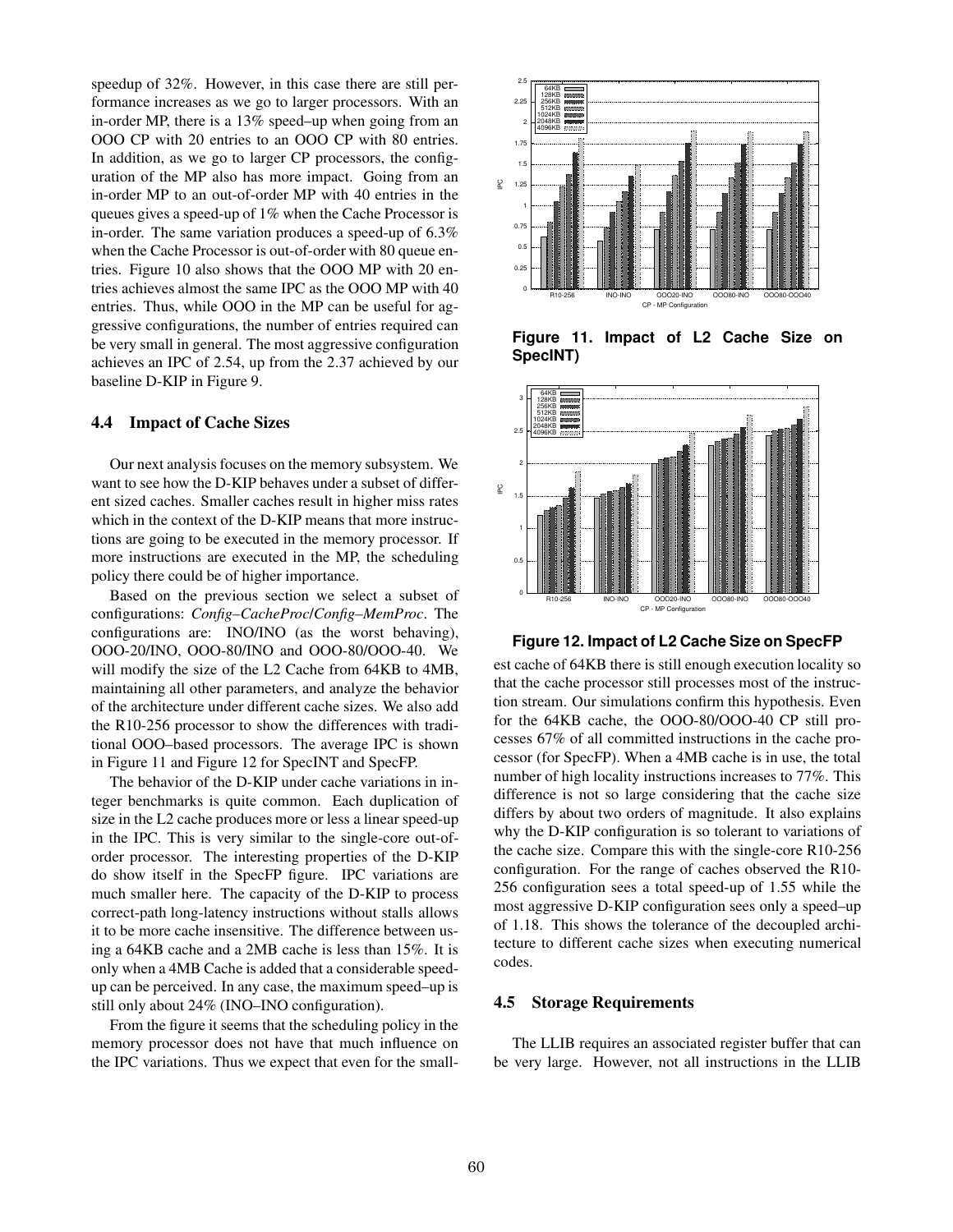

**Figure 13. Maximum number of registers and instructions in the LLIB for SpecINT**



## **Figure 14. Maximum number of registers and instructions in the LLIB for SpecFP**

have an associated READY register. They can be singlesource instructions or both sources may be long latency. If a large number of instructions do not require additional storage it may be possible to reduce the size of the register storage by not allocating a register.

Figures 13 and 14 show the maximum number of simultaneous instructions and registers in the LLIB during execution in our D-KIP architecture. Each LLIB can accommodate up to 2048 instructions and an equal number of registers.

The figures show that the real number of necessary registers can be much smaller. The worst case corresponds to integer registers/instructions during SpecINT benchmarks. Many of these benchmarks contain large and irregular load chains. This results in LLIB stalls due to fill-ups for four integer benchmarks. On the other side, none of the SpecFP benchmarks required to fill the LLIB. Note that in Figure 13 we are considering the integer LLIB while in Figure 14 only the floating point LLIB is being considered.

These results suggest that the LLIB can probably be reduced considerably without significantly degrading IPC.

For the code regions executed, an LLRF with only 1000 entries would have been enough. This number is large, however there is only a single benchmark that required more than 750 registers. The average number is much smaller, fewer than 500 registers. In any case, it must not be forgotten that the LLRF is a very regular structure with 8 single– ported banks. This makes it clear that a structure such as the LLRF would not be a bottleneck, for neither area nor energy reasons.

## **5 Design Issues**

The D-KIP processor is an attempt to provide the benefits of KILO–Instruction Processing at moderate cost. This section will focus on design issues and comment on the complexity of the approach.

The main technique that we have focused on using to reduce the complexity is decoupling [15]. While *decoupling* does not reduce the amount of hardware that has to be designed, it does limit the interaction between the two modules. The idea is to maintain only very narrow interfaces. Exploiting this property allows designer groups to work almost in isolation, with only little efforts to verify cross-module interaction correctness.

The following interfaces must be considered between the four structures:

**CP**→**LLIB** During the *Analyze* stage instructions may be sent to the LLIB as if it were a functional unit. The LLIB must synchronize with the CP and provide entries for the instruction and possibly an associated register. Moreover, when a checkpoint is taken there needs to be a path into the LLIB to inform instructions that create checkpointed registers that they have to writeback into the checkpoint stack.

**LLIB** $\rightarrow$ **MP** When an instruction slice is ready it must be sent to the MP. This is simple considering that the LLIB is a FIFO. In addition, some registers may need to be fetched from the LLRF.

**LSQ**→**MP** When long latency loads complete their values are temporarily stored in a FIFO buffer. When the depending instruction arrives at the head of the LLIB it checks if the value is available. In that case, the value needs to be written into the Future File of the MP.

**CHPT**→**CP** When the architecture returns to a checkpoint the CP's register file has to be recovered and the LLBV cleared.

**CP**→**CHPT** Checkpointed registers must be copied from the ARF in the CP to the Checkpoint Stack when a Checkpoint is taken.

**MP**→**CHPT** Checkpointed instructions must write their results into the Checkpointing Stack. Note that MP→CHPT→CP is the only way back–communication can happen in the D-KIP.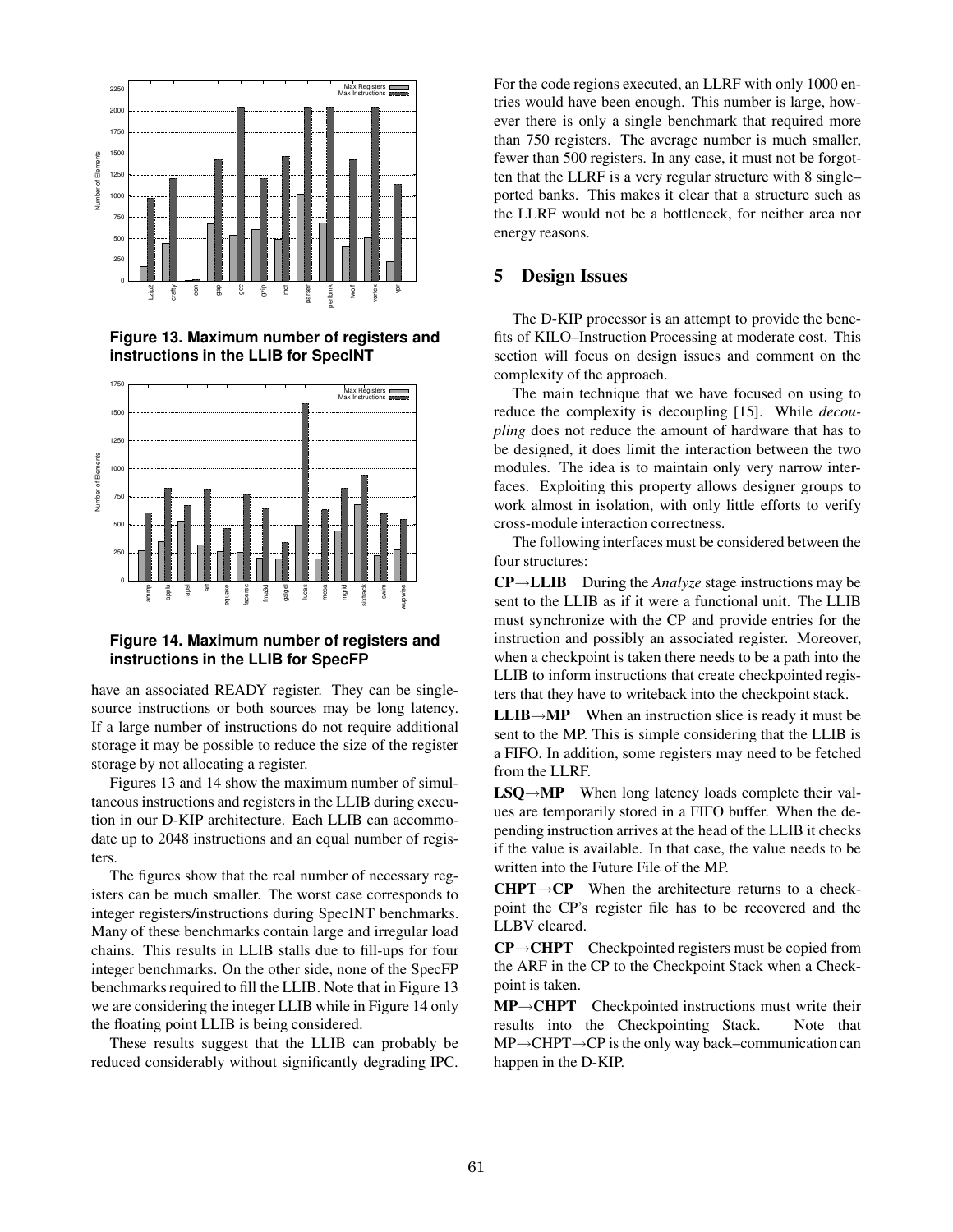## **6 Related Work**

Recently, there has been much research conducted to design microarchitectures able to overcome the memory wall by introducing techniques for the ROB, register files, instruction queues and load/store queues. The basic difference between these techniques and the proposal introduced here is that the D-KIP approaches the memory wall problem from the point of view of the execution locality concept, while previous efforts have concentrated on individually overcoming the scalability problem of complex processor structures.

Several modern techniques try to improve the accuracy of prefetching by actually pre–executing the program but without committing the results. *Assisted threads* [20] [21] [22] rely on pre–executing future parts of the program, selected at compile time or generated dynamically at run time. *Runahead Execution* [23] [24] pre–executes future instructions while an L2 cache miss is blocking the ROB.

Processor behavior in the event of L2 Cache misses has been studied in detail in [3]. Karkhanis *et al.* showed that many independent instructions can be fetched and executed in the shadow of a cache miss. This observation has fueled the development of microarchitectures to support thousands of in–flight instructions.

Many suggestions have been proposed for overcoming the ROB size and management problem. Cristal *et al.* propose virtualizing the ROB by using a small sequential ROB combined with multicheckpointing [25] [9] [26]. Akkary *et al.* have also introduced a checkpointing approach [12] which consists in taking checkpoints on low–confidence branches. *Cherry* [27] uses a single checkpoint outside the ROB to divide the ROB into two regions: a speculative region and a non–speculative region. *Cherry* is then able to early release physical registers and LSQ entries for instructions in the non–speculative ROB section.

Instruction queues have also received attention. The *Waiting Instruction Buffer* (WIB) [6] is a structure that holds all the instructions dependent on a cache miss until it is resolved. The *Slow Lane Instruction Queue* (SLIQ) [9] is similar in concept to the WIB but is designed as an integral component of an overall KILO–instruction microarchitecture. Recently, Akkary *et al.* have proposed the *Continual Flow Pipelines* (CFP) architecture [5] in which they propose the efficient implementation of a two–level instruction queue. It contains a Slice Data Buffer (SDB) which is similar in concept with the SLIQ. As with the SLIQ, the SDB is tightly integrated in a complete microarchitecture designed to overcome the memory wall.

Register Management has also been studied extensively. Several techniques have been developed in the context of out-of-order processors with centralized register storage. *Virtual Registers* [28] is a technique to delay the allocation of physical registers until the issue stage. On the other hand, *Early Release* [29] tries to release register earlier by keeping track of the number of consumers. An aggressive technique consists in combining both approaches. This technique is known as *Ephemeral Registers* [19]. The CFP architecture [5] stores long-lived registers along with the instructions in the Slice Data Buffer. Thus, each entry in the SDB is increased with the space to hold a register value. If the instruction has no READY registers, then the space is wasted. The D-KIP stores long-lived registers through an additional level of indirection and is thus able to save register storage.

## **7 Conclusions**

Our main conclusion is that traditional out–of–order (OOO) execution is not a cost–effective way to handle code that depends on long–latency events. We showed that this technique is effective only to handle code dependent on cache hits, where it provides around 30% IPC improvement (see Figure 10).

Studying program behavior, we observed that over 70% of all instructions are executed a short time after they are fetched. Making an analogy with memory subsystems we described program execution using the concept of execution locality. Instructions depending on short latency events are said to have high execution locality while instructions which depend on off-chip memory accesses are said to have low execution locality.

Exploiting this idea we propose building a decoupled KILO–Instruction processor at moderate cost. We showed that high locality instructions are best processed by an out– of–order *Cache Processor* while low locality instructions can be efficiently processed by a simple in–order *Memory Processor*. Our basic implementation of the architecture featuring out–of–order queues in the Cache Processor with 40 entries and an in–order Memory Processor obtains a speed–up for SpecFP of 40% compared to a futuristic out–of-order processor with 256 entries in the issue queues and an 88% speed–up when compared to a smaller, Cache Processor–like, out–of–order processor. For SpecINT the gains are limited by the irregular branch behavior and by the presence of load chains. In future work we plan to address the impact of these load chains as well as to investigate a decentralized load/store queue organization.

The nature of the decoupled design offers the promise for reduced design complexity. Both the Cache Processor and the Memory Processor are based on well known designs such as the R10000 [7] or the Future File [8]. In addition the Low Locality Instruction Buffer uses a FIFO architecture with a simple register management algorithm.